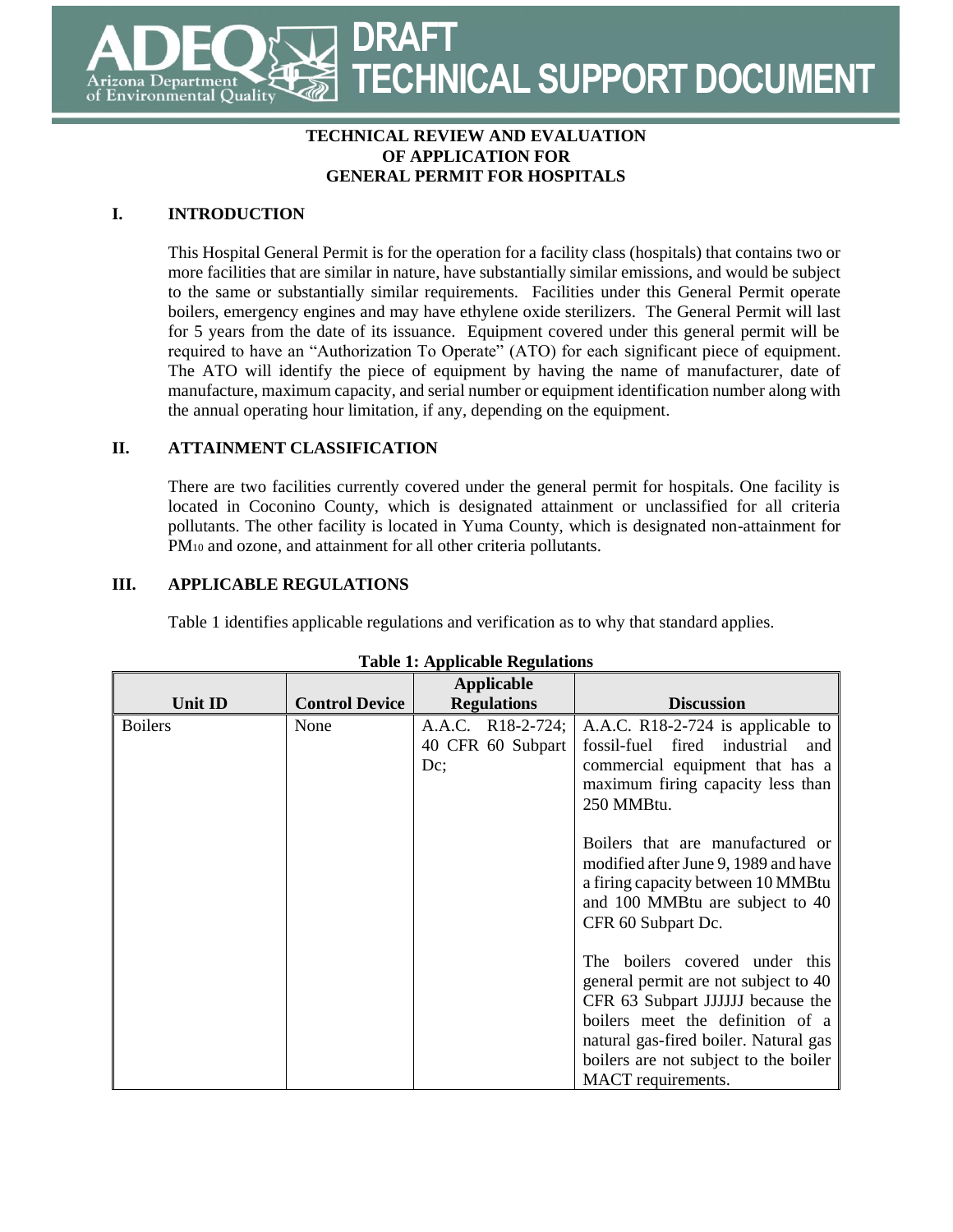| Unit ID                               | <b>Control Device</b>                                                       | <b>Applicable</b><br><b>Regulations</b>                                            | <b>Discussion</b>                                                                                                                                                                                                                                                                                                                                                                                                                                                                                                                                                                                                                                                           |
|---------------------------------------|-----------------------------------------------------------------------------|------------------------------------------------------------------------------------|-----------------------------------------------------------------------------------------------------------------------------------------------------------------------------------------------------------------------------------------------------------------------------------------------------------------------------------------------------------------------------------------------------------------------------------------------------------------------------------------------------------------------------------------------------------------------------------------------------------------------------------------------------------------------------|
| <b>Internal Combustion</b><br>Engines | None                                                                        | 40 CFR 60 Subpart<br>40 CFR<br>60<br>$III$ ;<br>Subpart JJJJ; A.A.C.<br>R18-2-719; | Compression<br>ignition<br>internal<br>combustion engines manufactured<br>after April 1, 2006 are subject to the<br>requirements of 40 CFR 60 Subpart<br>IIII.<br>Spark ignition internal combustion<br>engines manufactured after July 1,<br>2008 are subject to the requirements<br>of 40 CFR 60 Subpart JJJJ.<br>combustion<br>internal<br>Existing<br>engines<br>subject<br>are<br>the<br>to<br>requirements of A.A.C. R18-2-719;<br>the standards of performance for<br>stationary rotating machinery.<br>Emergency internal combustion<br>engines located at medical centers,<br>such as hospitals, are exempt from<br>the requirements of 40 CFR 63<br>Subpart ZZZZ. |
| Ethylene Oxide<br><b>Sterilizers</b>  | None                                                                        | 40 CFR 63 Subpart<br><b>WWWWW</b>                                                  | Ethylene oxide sterilizers at the<br>facility are subject to the national<br>emission standards for hospital<br>ethylene oxide sterilizers in 40 CFR<br>63 Subpart WWWWW.<br>Ethylene oxide sterilizers located at<br>hospitals are exempt from the<br>requirements of 40 CFR 63 Subpart<br>O.                                                                                                                                                                                                                                                                                                                                                                              |
| Fugitive dust sources                 | <b>Water Trucks</b><br>Dust<br>Suppressants                                 | A.A.C.<br>R <sub>18-2</sub><br>Article 6<br>A.A.C. R18-2-702                       | These standards are applicable to all<br>fugitive dust sources at the facility.                                                                                                                                                                                                                                                                                                                                                                                                                                                                                                                                                                                             |
| <b>Abrasive Blasting</b>              | Wet blasting;<br>Dust collecting<br>equipment;<br>Other approved<br>methods | A.A.C. R-18-2-702<br>A.A.C. R-18-2-726                                             | These standards are applicable to<br>any abrasive blasting operation.                                                                                                                                                                                                                                                                                                                                                                                                                                                                                                                                                                                                       |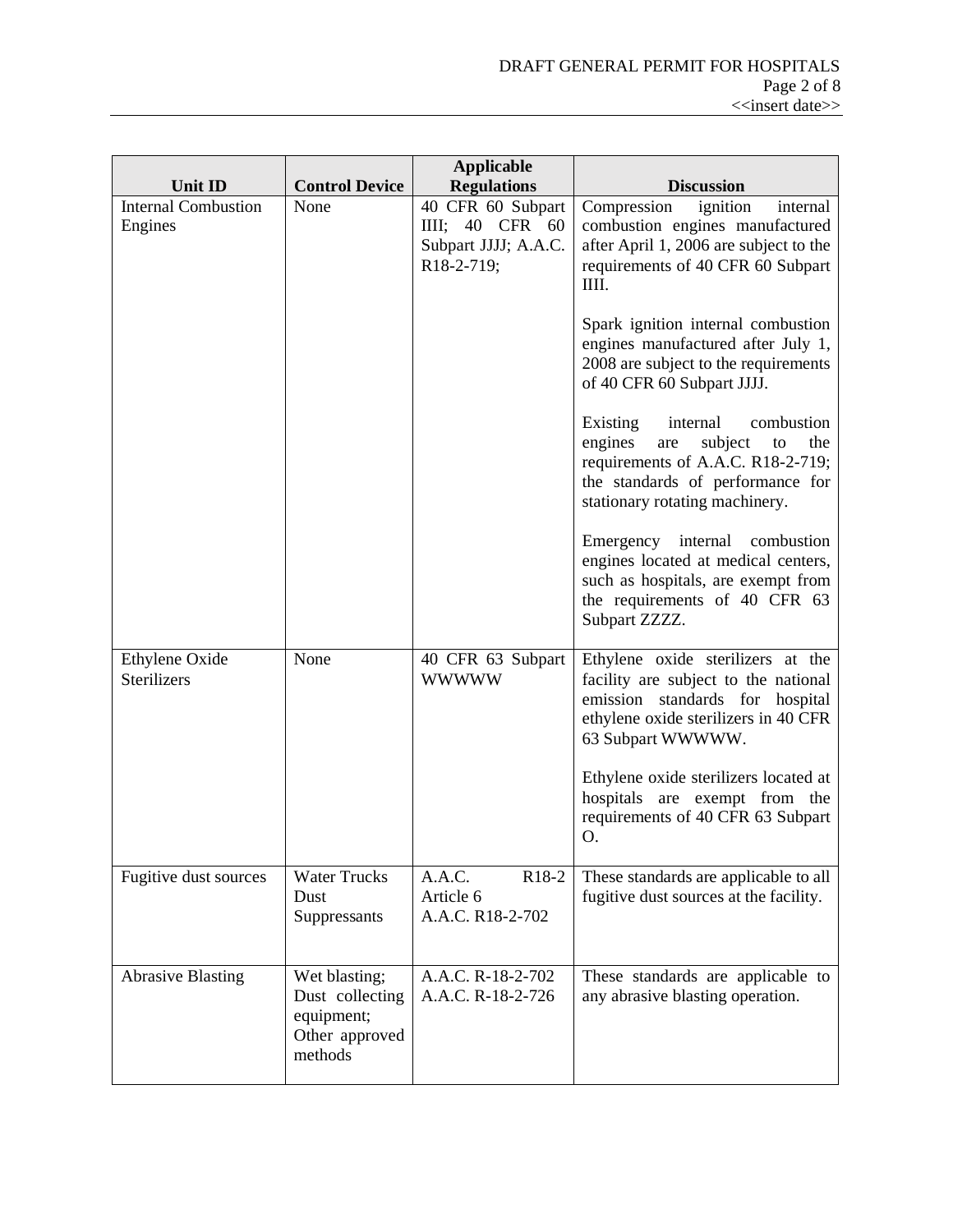| Unit ID                             | <b>Control Device</b> | <b>Applicable</b><br><b>Regulations</b> | <b>Discussion</b>                                                                              |
|-------------------------------------|-----------------------|-----------------------------------------|------------------------------------------------------------------------------------------------|
| <b>Spray Painting</b>               | Enclosures            | A.A.C. R18-2-702<br>A.A.C. R-18-2-727   | This standard is applicable to any<br>spray painting operation.                                |
| Demolition/renovation<br>operations | N/A                   | A.A.C.<br>$R18-2-$<br>1101.A.8          | This standard is applicable to any<br>asbestos related demolition or<br>renovation operations. |

# **IV. PREVIOUS PERMIT AND CONDITIONS**

### **A.** Previous Permit Conditions

Table 3 compares the sections in the previous Hospital General Permit with the conditions in this renewal permit:

| <b>Section No.</b>              | <b>Determination</b> |              |                | <b>Comments</b>                                                                                                                                                                                                                                                                                                                                                                                              |
|---------------------------------|----------------------|--------------|----------------|--------------------------------------------------------------------------------------------------------------------------------------------------------------------------------------------------------------------------------------------------------------------------------------------------------------------------------------------------------------------------------------------------------------|
|                                 | <b>Revised</b>       | <b>Added</b> | <b>Deleted</b> |                                                                                                                                                                                                                                                                                                                                                                                                              |
| Att. "A"                        | X                    |              |                | <b>General Provisions:</b><br>Revised to represent the most recent template<br>language                                                                                                                                                                                                                                                                                                                      |
| Att. "B" Condition<br>LJ        |                      | X            |                | Facility-Wide Requirements:<br>Condition was added to include the fuel<br>requirements for the boilers. The condition prohibits<br>the Permittee from burning diesel for more than 48<br>hours, unless there is a period of natural gas<br>curtailment or gas supply emergency. The condition<br>ensures the boilers at the facility are not subject to<br>40 CFR 63 Subpart JJJJJJ (6J).                    |
| Att. "B" Condition<br>ILC.1.c   | X                    |              |                | <b>Boilers Subject to State Regulations</b><br>Revised to reflect the language in A.A.C. R18-2-<br>$724$ J.                                                                                                                                                                                                                                                                                                  |
| Att. "B" Condition<br>$III.C.3$ | X                    |              |                | New Source Performance Standards for Small<br><b>Industrial-Commercial-Institutional Steam</b><br>Generating Units (NSPS Subpart Dc):<br>The testing requirements were removed since the<br>facility is only allowed to burn diesel for a period of<br>48 hours or during periods of natural gas<br>curtailment or gas supply emergencies. The<br>operational time using diesel will not exceed 180<br>days. |

#### **Table 3: Previous Permit Conditions**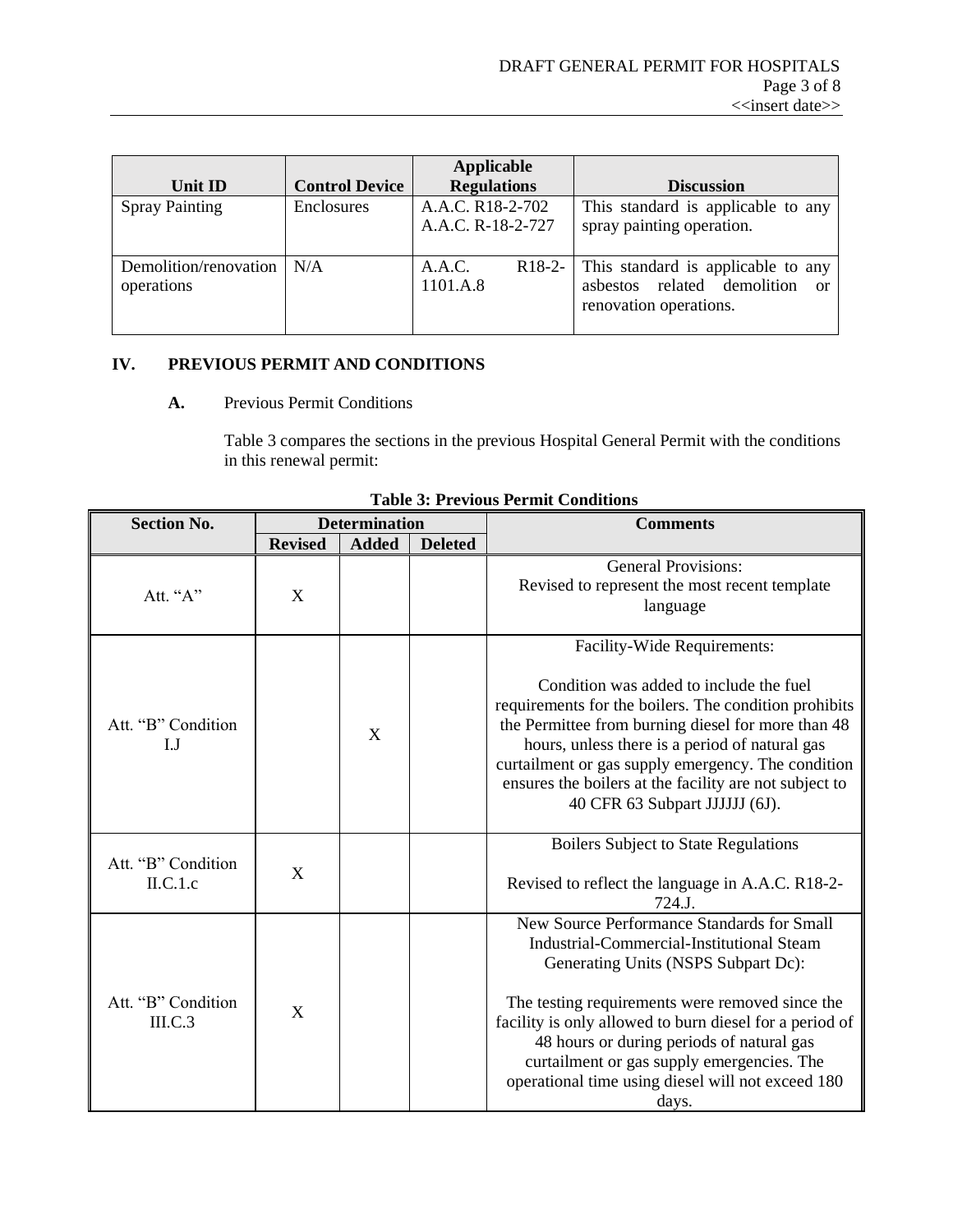| <b>Section No.</b>                             | <b>Determination</b> |              |                | <b>Comments</b>                                                                                                  |
|------------------------------------------------|----------------------|--------------|----------------|------------------------------------------------------------------------------------------------------------------|
|                                                | <b>Revised</b>       | <b>Added</b> | <b>Deleted</b> |                                                                                                                  |
| Att. "B" Condition                             |                      |              |                | Emergency Internal Combustion Engine(s):                                                                         |
| IV.B.1.a(1)                                    | X                    |              |                | Applicability revised to include the language in 40<br>CFR 60.4200(a).                                           |
|                                                |                      |              |                | Emergency Internal Combustion Engine(s):                                                                         |
| Att. "B" Condition<br>IV.B.2.a                 | X                    |              |                | Revised to streamline the requirements of 40 CFR<br>60.4211(a) and 40 CFR 60.4206.                               |
|                                                |                      |              |                | Emergency Internal Combustion Engine(s):                                                                         |
| Att. "B" Condition<br>$IV.B.2.f(2)(iii)-(iv)$  |                      |              | X              | Requirements for 40 CFR $60.4211(f)(2)(ii)$ -(iii)<br>removed.                                                   |
|                                                |                      |              |                | Emergency Internal Combustion Engine(s):                                                                         |
| Att. "B" Condition<br>IV.B.3.a(3)              |                      | X            |                | Note 3 to Table 4 of 40 CFR 60 Subpart IIII added<br>to the permit.                                              |
|                                                |                      |              |                | Emergency Internal Combustion Engine(s):                                                                         |
| Att. "B" Condition<br>IV.B.3.b(2)(a)           | X                    |              |                | Revised to streamline condition 40 CFR 60.4205(b)<br>and 4202(a).                                                |
|                                                |                      |              |                | Emergency Internal Combustion Engine(s):                                                                         |
| Att. "B" Condition<br>IV.B.3.b(2)(a)           | X                    |              |                | Revised to include Table 2 from 40 CFR 60 Subpart<br>ШI.                                                         |
|                                                |                      |              |                | Emergency Internal Combustion Engine(s):                                                                         |
| Att. "B" Condition<br>$IV.B.3.f(1)-(3)$        |                      | $\mathbf X$  |                | Added option for alternate compliance<br>demonstration requirements.                                             |
|                                                |                      |              |                | Emergency Internal Combustion Engine(s):                                                                         |
| Att. "B" Condition<br>IV.B.5.b(1)              |                      |              | X              | The requirements in Condition IV.B.5.b(1) are not<br>applicable to emergency engines under 40 CFR<br>60.4214(b). |
|                                                |                      |              |                | Emergency Internal Combustion Engine(s):                                                                         |
| Att. "B" Condition<br>IV.B.5.e, $e(1)(e)$ -(f) |                      |              | X              | Removed reporting requirements associated with 40<br>CFR $60.4211(f)(2)(ii)$ -(iii).                             |
|                                                |                      |              |                | Emergency Internal Combustion Engine(s):                                                                         |
| Att. "B" Condition<br>IV.B.5.e(2)              | X                    |              |                | Removed requirement to submit the first annual<br>report for calendar year 2015.                                 |
| Att. "B" Condition<br>$IV.C.3.c(2)(b)-(c)$     |                      |              | X              | Emergency Internal Combustion Engine(s):                                                                         |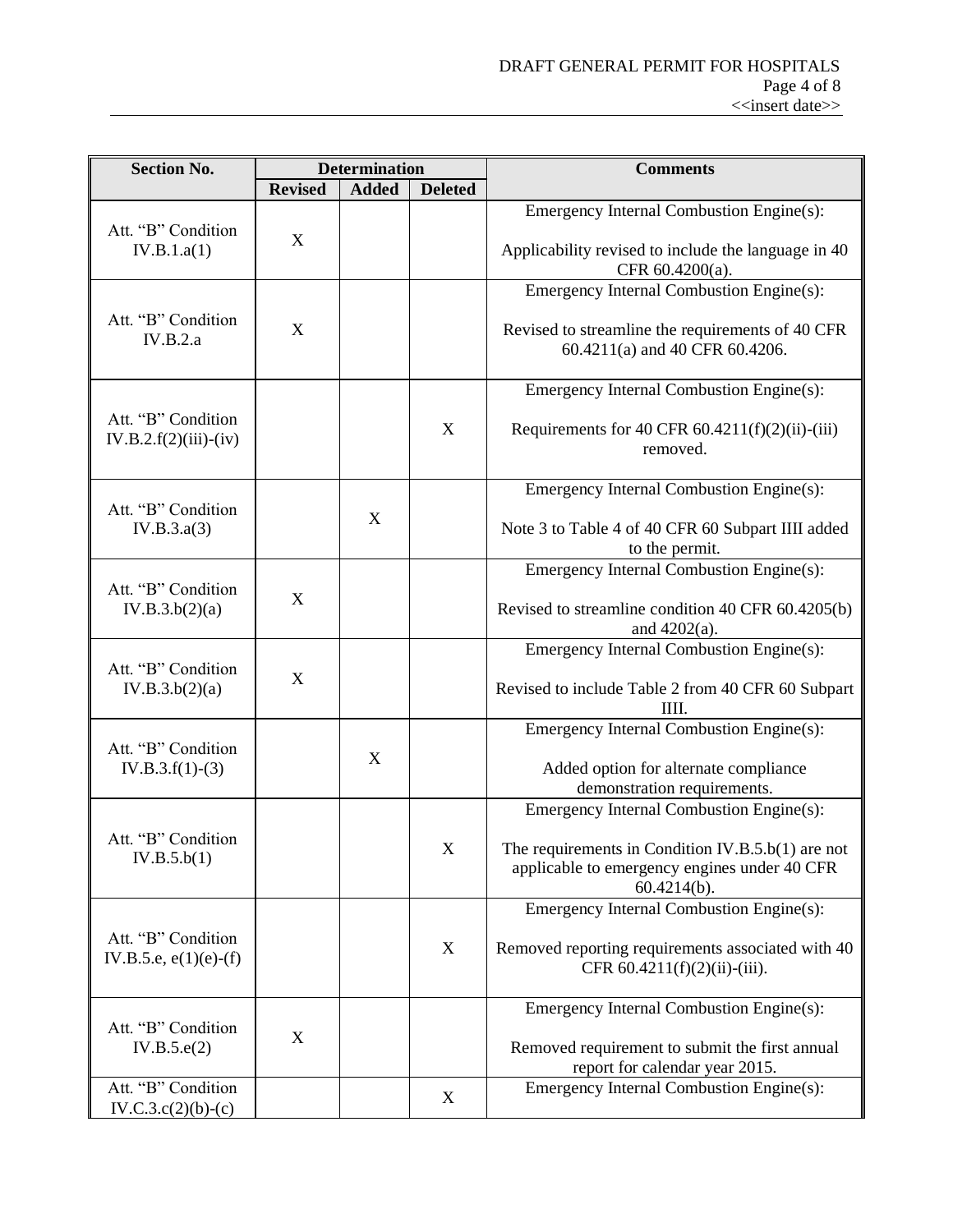| <b>Section No.</b>            | <b>Determination</b> |              |                | <b>Comments</b>                                                                                                           |
|-------------------------------|----------------------|--------------|----------------|---------------------------------------------------------------------------------------------------------------------------|
|                               | <b>Revised</b>       | <b>Added</b> | <b>Deleted</b> |                                                                                                                           |
|                               |                      |              |                | Removed requirements associated with 40 CFR<br>$60.4243(d)(2)(ii) - (iii)$ .                                              |
| Att. "B" Condition            |                      |              |                | Emergency Internal Combustion Engine(s):                                                                                  |
| IV.B.5.b(1)                   |                      |              | X              | The requirements in Condition IV.B.5.b(1) are not<br>applicable to emergency engines under 40 CFR<br>$60.4214(b)$ .       |
|                               |                      |              |                | Emergency Internal Combustion Engine(s):                                                                                  |
| Att. "B" Condition<br>V.B.2.a | X                    |              |                | Revised the condition to remove the due date of<br>December 29, 2008 for the initial notification under<br>Subpart WWWWW. |
| Att. "B" Section VI           | X                    |              |                | <b>Fugitive Dust Requirements:</b>                                                                                        |
|                               |                      |              |                | Updated to reflect current template language.                                                                             |
| Att. "B" Section VII          | X                    |              |                | <b>Other Periodic Activities:</b>                                                                                         |
|                               |                      |              |                | Updated to reflect current template language.                                                                             |
|                               |                      |              |                |                                                                                                                           |

### **V. MONITORING, RECORDKEEPING, AND REPORTING REQUIREMENTS**

### **A.** Facility Wide

- 1. Along with the semiannual compliance certification, the Permittee is required to submit reports of all recordkeeping, monitoring and maintenance required by the permit.
- 2. The Permittee is required to maintain, on-site, records of the manufacturer's specifications or an Operation and Maintenance Plan for all equipment listed in the permit.
- 3. If a boiler at the facility is limited to less than 8,760 hours of operation per year, the Permittee is required to maintain a record of the hours of operation for the boiler.
- **B.** Boilers Subject to State Regulations
	- 1. If the opacity of the boiler exceeds 15% opacity, the Permittee is required to report the exceedance to the Department.
	- 2. The Permittee is required to maintain records of the fuel supplier certifications to demonstrate compliance with the sulfur content limit within the permit.
- **C.** New Source Performance Standards for Small Industrial-Commercial-Institutional Steam Generating Units (NSPS Subpart DC)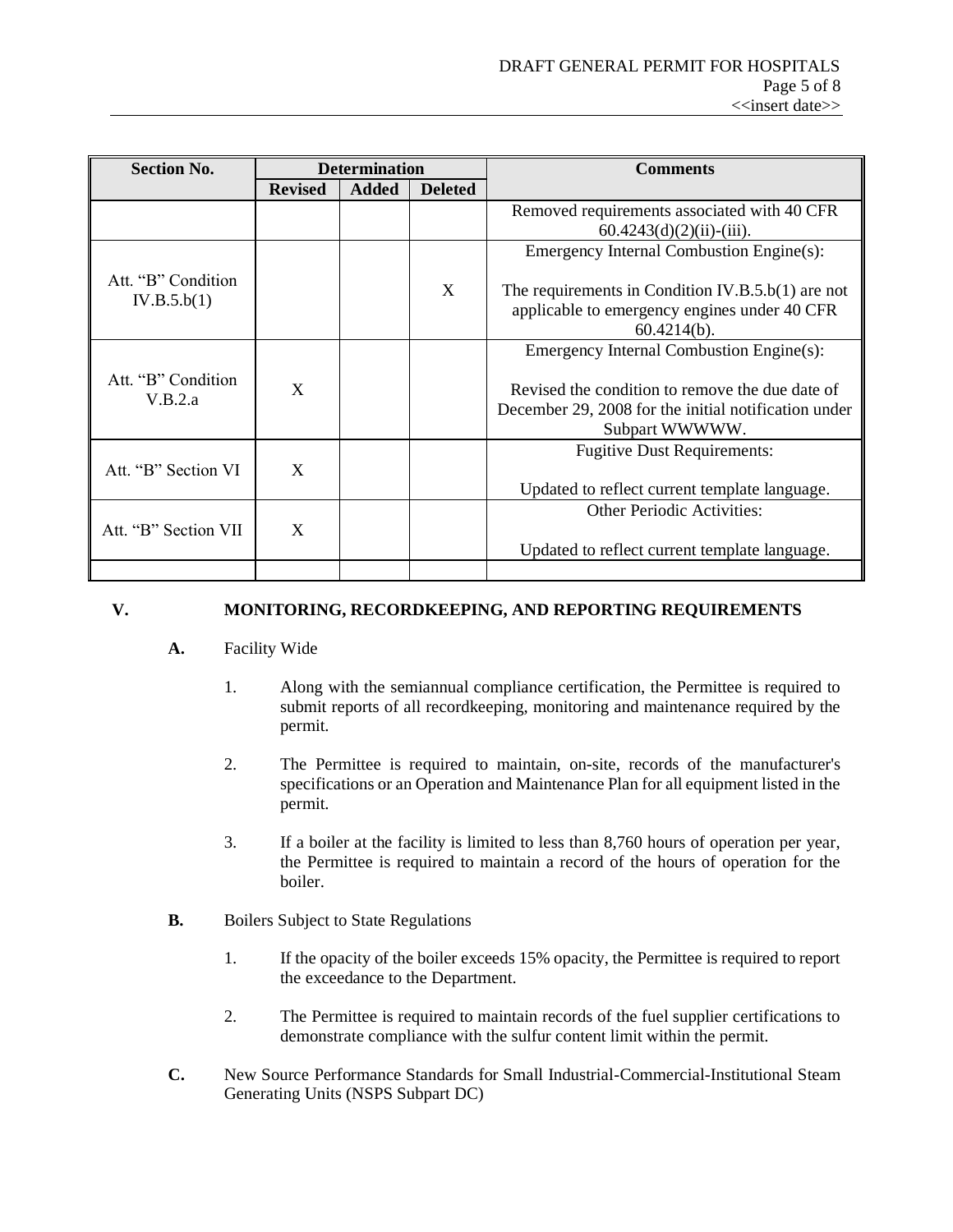- 1. The Permittee is required to records the amount of fuel combusted in the boiler.
- 2. The Permittee is required to maintain records of the occurrence and duration of any boiler startups, shutdowns and malfunctions.
- 3. The Permittee is required to maintain records of the following:
	- a. Dates and time intervals of all opacity observation periods;
	- b. Name, affiliation, and copy of current visible emission reading certification for each visible emission observer participating in the performance test; and
	- c. Copies of all visible emission observer opacity field data sheets.
- 4. The Permittee is required to provide notifications to ADEQ for all boilers subject to construction, reconstruction or modification.
- **D.** Emergency Engines
	- 1. If the engine(s) is subject to 40 CFR 60 Subpart IIII:
		- a. The Permittee is required to maintain copies of the fuel supplier certifications.
		- b. The Permittee is required to keep records of all notifications submitted to comply with 40 CFR 60 Subpart IIII and all documentation supporting any notification.
		- c. The Permittee is required to keep records of the maintenance conducted on the engine.
		- d. If the stationary CI internal combustion engine is certified, the Permittee is required to keep documentation from the manufacturer that the engine is certified to meet the emission standards.
		- e. If the stationary CI internal combustion is not a certified engine, the Permittee is required to keep documentation that the engine meets the emission standards.
		- f. If the stationary CI internal combustion engine is equipped with a diesel particulate filter, the Permittee is required to keep records of any corrective action taken after the backpressure monitor has notified the Permittee that the high backpressure limit of the engine is approached.
		- g. If the Permittee operates an emergency stationary CI ICE with a maximum engine power greater than 100 HP, the Permittee is required to submit an annual report.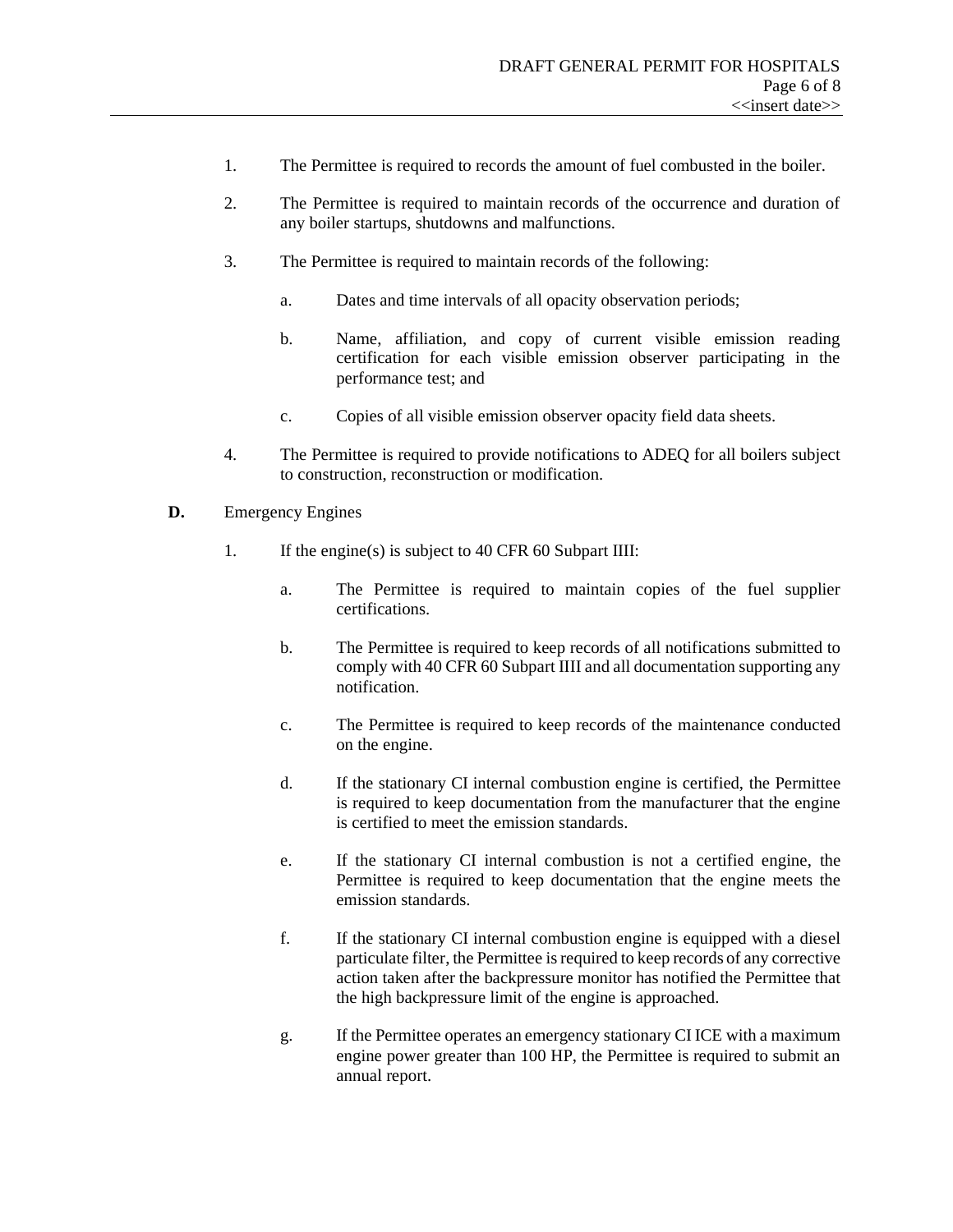- h. The Permittee is required to maintain monthly records of engine operation.
- 2. If the engine(s) are subject to state regulations:
	- a. A certified EPA Reference Method 9 observer is required to conduct a monthly survey of visible emissions emanating from the stack of the generator(s).
	- b. The Permittee is required to keep records of fuel supplier certifications
- **E.** Ethylene Oxide Sterilizers
	- 1. The Permittee is required to submit an Initial Notification of Compliance Status upon startup
	- 2. For each sterilization unit not equipped with an air pollution control device, the Permittee is required to record the date and time of each sterilization cycle, whether each sterilization cycle contains a full load of items, and if not, a statement from a hospital central services staff, a hospital administrator, or a physician that it was medically necessary.
	- 3. The Permittee is required to maintain records of the Initial Notification of Compliance Status.
	- 4. The records required for the sterilization unit.
- **F.** Fugitive Dust
	- 1. The Permittee is required to keep record of the dates and types of dust control measures employed.
	- 2. The Permittee is required to show compliance with the opacity standards by having a Method 9 certified observer perform a monthly survey of visible emission from fugitive dust sources. The observer is required to conduct a 6-minute Method 9 observation if the results of the initial survey appear on an instantaneous basis to exceed the applicable standard.
	- 3. The Permittee is required to keep records of the name of the observer, the time, date, and location of the observation and the results of all surveys and observations.
	- 4. The Permittee is required to keep records of any corrective action taken to lower the opacity of any emission point and any excess emission reports.
- **G.** Periodic Activities
	- 1. The Permittee is required to record the date, duration and pollution control measures of any abrasive blasting project.